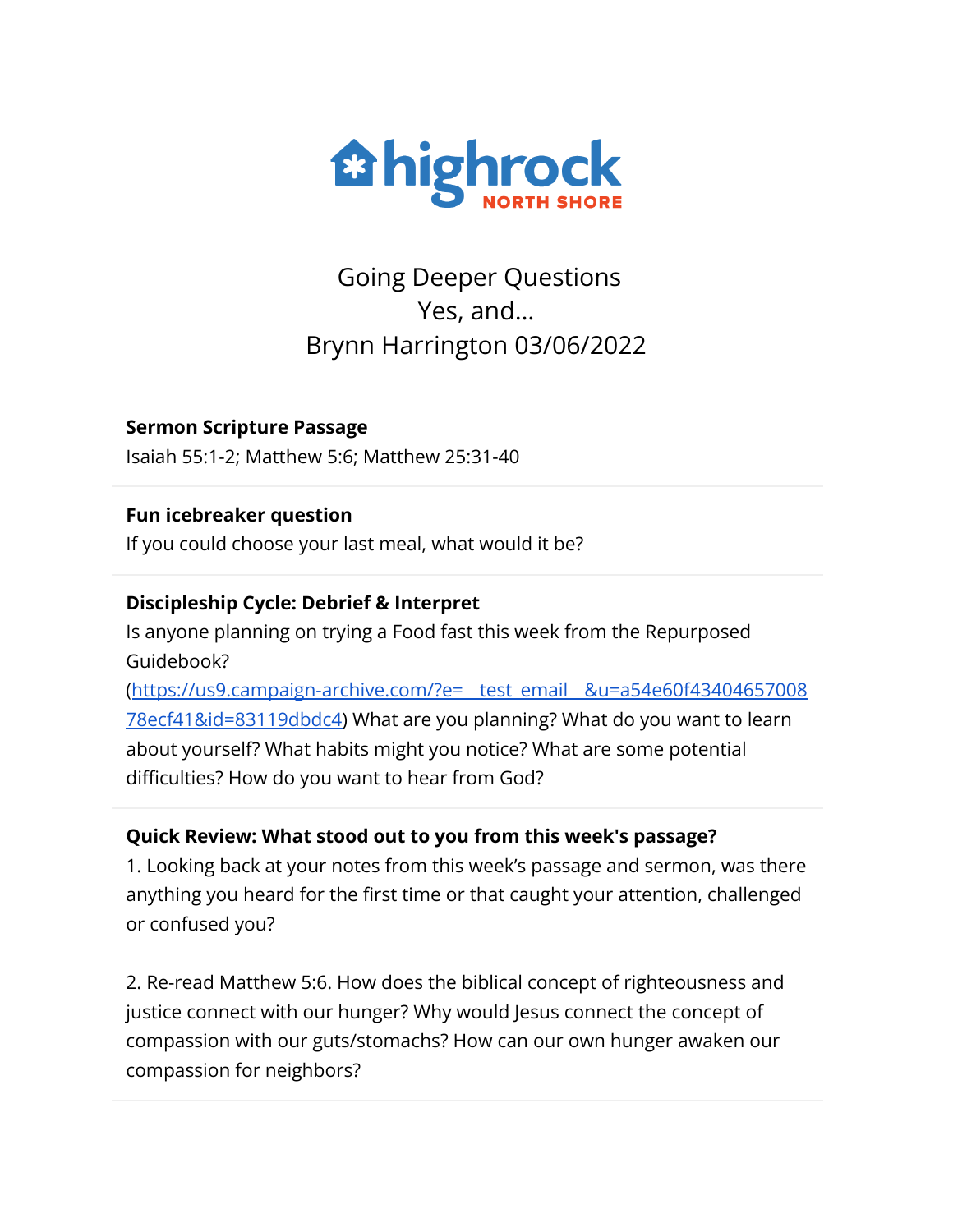### **My Story**

1. Why do you think Christians have separated the concepts of saving souls and feeding bodies? Think about your own past experiences in the church. Which part of the picture (social justice or evangelism) was emphasized? What could have used more emphasis? Which of these two concepts is easier for you, personally, to gravitate toward?

2. How are these two ideas connected in the Bible?

3. What keeps you from embracing the other emphasis (fear, time, skepticism, etc.)? Where might God be inviting you to grow in this area?

### **Dive Deeper**

1. What do you know about food distribution and food insecurity in the world? What is our responsibility as Christians to engage with it? What are some practical ways we, as Christians, can live out Jesus' words in Matthew 25:31-40? How might you take a next step in being a part of that in your own life?

2. How could food become an idol in our lives that distracts us from God's Kingdom?

3. Does your lifestyle influence your food choices or do your food choices influence your lifestyle? 4. What are some ways that you could pursue generosity in your food choices?

# **Discipleship Cycle: Respond Actively**

Repurpose (choose one idea to practice generosity): Sunday Food Drive: Bring non-perishable food items to church on Sunday. We will make a donation to Beverly Bootstraps together!

Volunteer at the Highrock Outreach Meal on March 9th.

Bring a freezer meal to someone who has recently gone through a life